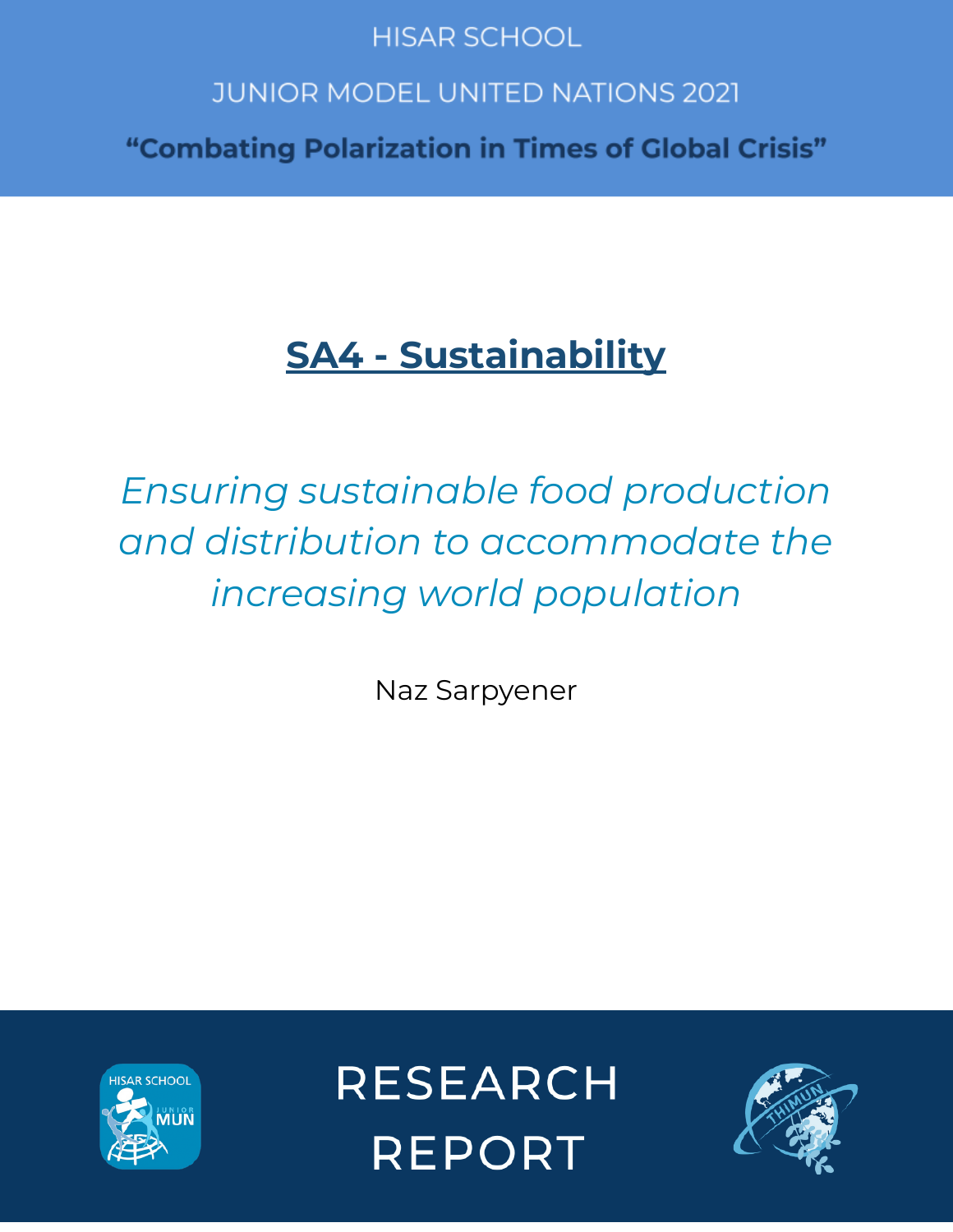**Forum:** Sustainability Committee (GA4)

**Issue:** Ensuring sustainable food production and distribution to accommodate the increasing world population

**Student Officer:** Naz Sarpyener - Deputy Chair

#### **Introduction**

Currently, the world is confronted with global food security and nutrition issues. Despite the fact that current food production levels are sufficient to feed everyone on the earth, recent estimates indicate that roughly 870 million people are undernourished, with 825 million of them living in developing nations. This statistic corresponds to 12.5 percent of the world population, or one in every eight individuals, proportions that, while declining in recent years, remain unacceptably high.

According to the Food and Agriculture Association (FAO), the world's population will reach 9.1 billion by 2050, up 34% from the present. Developing countries will account for nearly all of this population growth. Urbanization will intensify, with around 70% of the world's population living in cities (compared to 49 percent today). The amount of income will be several times higher than it is now. Food production (net of food used for biofuels) must grow by 70% to feed this bigger, more urban, and wealthier population. The United Nations' sustainable development goals include the eradication of hunger. To feed 10 billion persons in 2050, the world must get the trade-offs right between sustainability, food security, food safety, and making better use of food already produced.

# **Definition of Key Terms**

Sustainable: Refers to the ability of something to maintain or "sustain" itself over time.

Rural: Located in, connected to, or resembling the countryside rather than the city.

Agriculture: The science or practice of farming, which includes soil cultivation for agricultural production and animal rearing for food, wool, and other goods.

Food Security: The condition of having consistent and dependable access to a sufficient supply of inexpensive, healthy food.

Compost: Organic matter that has decomposed and is utilized as a fertilizer for plants.

Agro-Ecology: the application of ecological concepts and principles in farming.

# **General Overview**

Global efforts, such as the United Nations' Millennium Development Goals and the 'Zero Hunger challenge established at Rio+20 in 2012, are aimed at ensuring nutritional security and reducing the number of people who face famine. However, in order to feed the whole world, it is now widely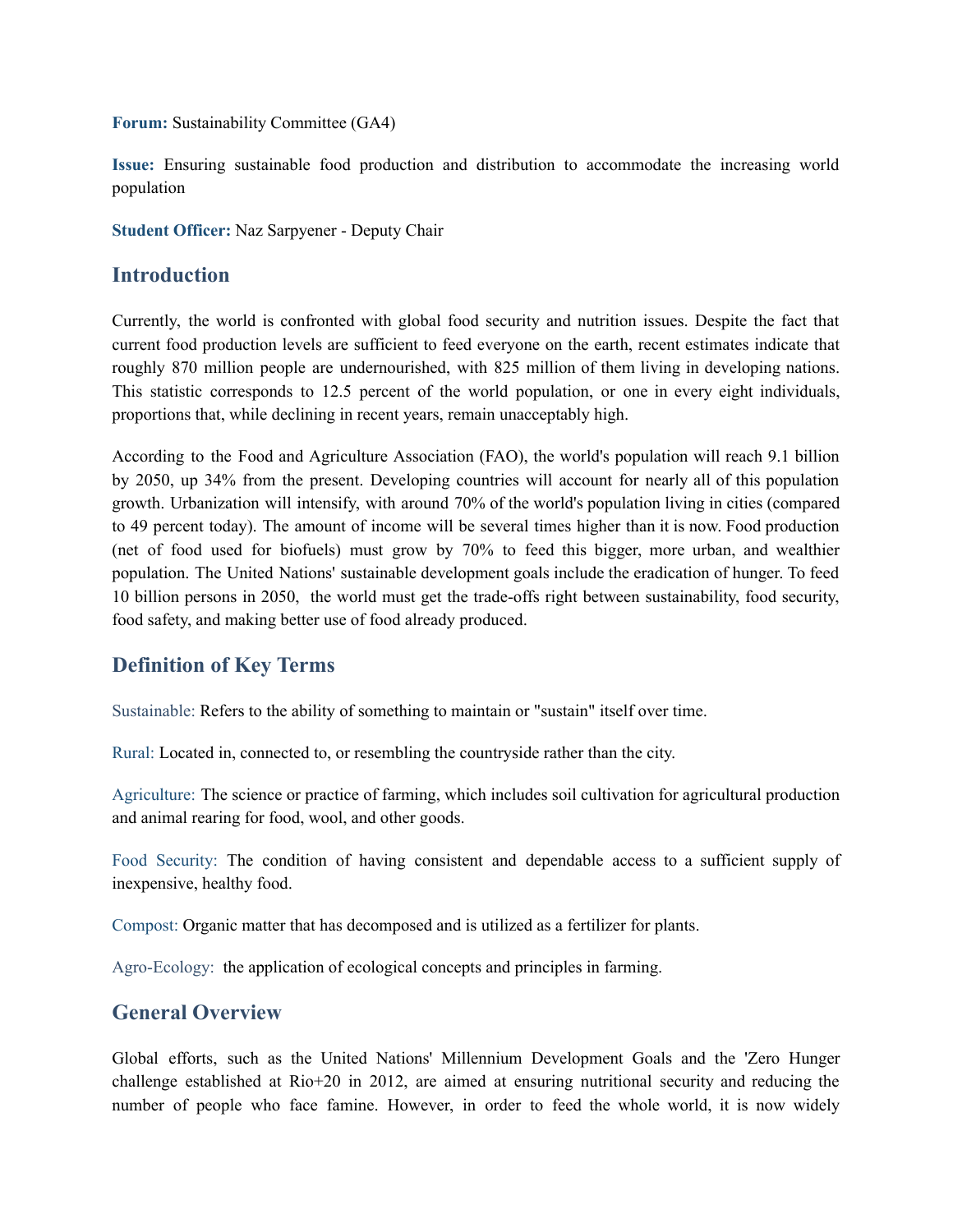acknowledged that the world cannot continue to produce food with the same procedures that have been used in the past.

Scientific data has shown that the worlds way of food production has a harmful impact on the environment. As a result, the notions of sustainable food systems, which may offer nutritional security without jeopardizing the long-term health of ecosystems and the cultures and communities that produce our food, are reflected within the UN's global programs.

The population of emerging nations is currently more rural than urban (3.1 billion people or 55 percent of the population). The number of individuals relocating from rural to urban regions, on the other hand, is expected to rise in the future. According to some estimates, the overall rural population will peak between 2020 and 2025, after which it will begin to drop as the developing world's urban population overtakes its rural population (IFAD, 2010). As the number of people working and living off the land declines, consumption patterns associated with urban, industrialized lives grow, this shift in living patterns will have significant ramifications for future food supply and demand.

The global food system makes a significant contribution to climate changing greenhouse gas emissions with all stages in the supply chain, from agricultural production through processing, distribution, retailing, home food preparation and waste, playing a part. It also gives rise to other major environmental impacts, including biodiversity loss and water extraction and pollution. Policy makers are increasingly aware of the need to address these concerns, but at the same time they are faced with a growing burden of food security and nutrition-related problems, and tasked with ensuring that there is enough food to meet the needs of a growing global population. In short, more people need to be fed better, with less environmental impact.

Agriculture must fulfill the demands of current and future generations while maintaining profitability, environmental health, and social and economic equality in order to be sustainable. Sustainable Farming Association (SFA) contributes to all four pillars of food security – availability, access, utilization, and stability – as well as all four dimensions of sustainability (environmental, social, and economic). SFA is promoted by the Food and Agriculture Association (FAO) in order to assist nations throughout the world in achieving Zero Hunger and the Sustainable Development Goals (SDGs).

# **Major Parties Involved and Their Views**

**Finland:** Finland, ahead of Ireland and the Netherlands, was declared the top country for food security in 2020.

**United States:** The industrial food system in the United States produces a lot of food at a low cost, but most of it is unhealthy, and the system is not sustainable. Although the majority of food in the United States is consumed through this industrial system, healthier and more sustainable alternatives are becoming more available.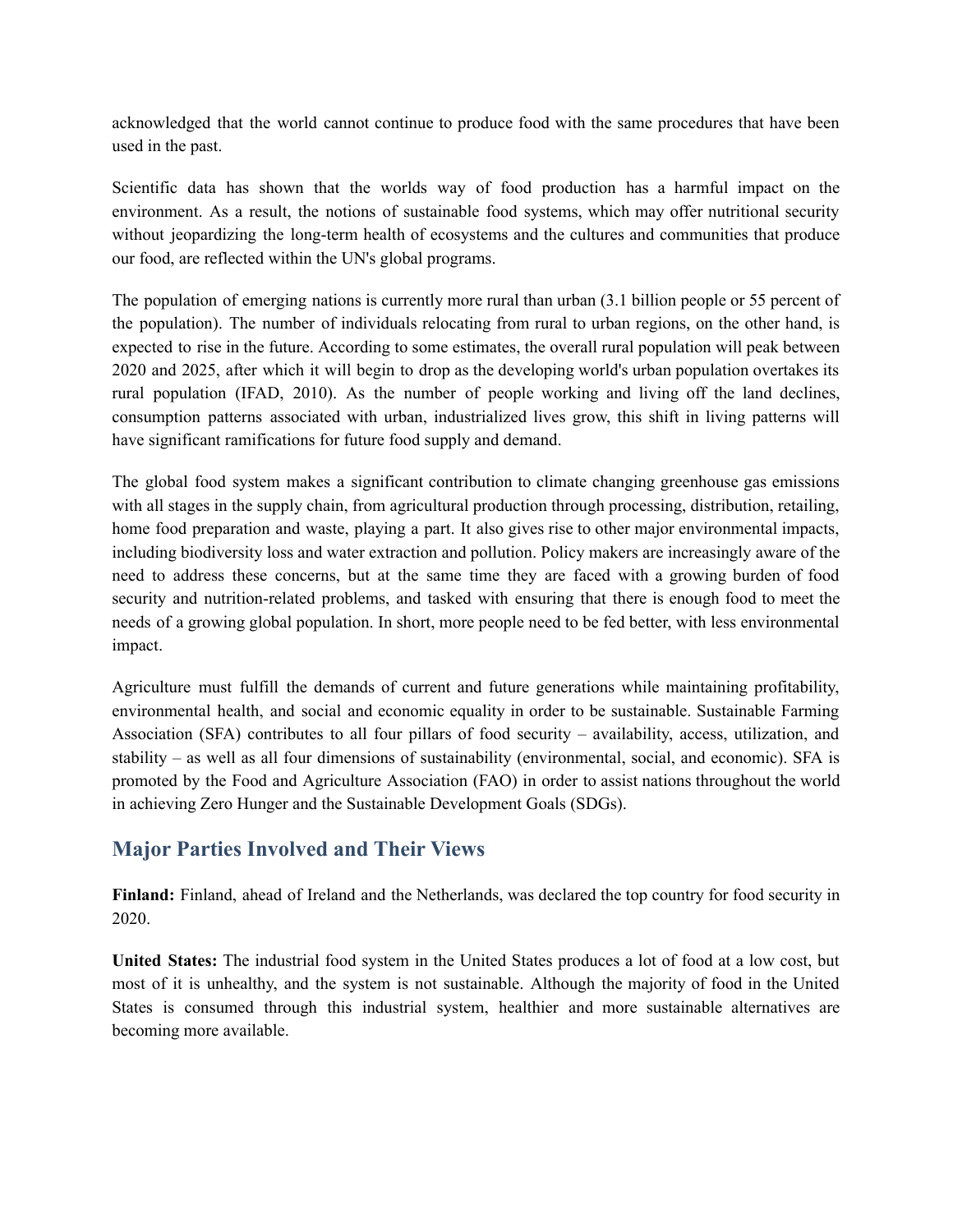**France:** With clear aims and strong, complete policy responses, particularly on food loss and waste, nutrition, and health, France is deservedly regarded as one of the world's leaders in sustainable food and farming.

**China:** China has always aspired to be self-sufficient in terms of food production. The government published a white paper in 1996 that set a goal of 95 percent self-sufficiency for cereals like as rice, wheat, and corn. China's domestic output has mostly increased in response to the country's rising demand.

# **Treaties and Events**

#### *2012: RIO+20 - Zero Hunger Challenge*

The UN Secretary-General's Zero Hunger Challenge calls on all nations to work toward a future in which everyone has access to adequate nutrition and resilient food systems.

#### *015 : United Nations Sustainable Development Summit : Goal 2*

The United Nations Summit for the implementation of the Post-2015 Development Agenda, a high-level plenary assembly of the United Nations General Assembly, took place in New York from September 25 to 27, 2015. By 2030, Sustainable Development Goal (SDG) 2 aspires to eliminate hunger and malnutrition in all forms.2016 -2025 : United Nations Decade of Action on Nutrition

Resolution 70/259 of the United Nations General Assembly calls on the Food and Agriculture Organization and the World Health Organization to lead the implementation of the United Nations Decade of Action on Nutrition (2016–2025), in collaboration with the World Food Programme, the International Fund for Agricultural Development, and the United Nations Children's Fund, and to identify and develop a work program based on the Rome Declaration and its Framework for Action.

# **Evaluation of Previous Attempts to Resolve the Issue**

The latest National Food Security Act in India will enable 800 million people to have access to food that is either publicly supported or subsidized. The government will distribute coarse grains such as millet, sorghum, and maize, in addition to the core staples of rice and wheat, thanks to the involvement of partners M.S. Swaminathan Foundation and Bioversity International. Coarse grains are nutrient-dense, and they're also resistant to climate-related pressures like drought and flooding.

Colombian farmers who used to have consistent rainfall are increasingly being harmed by catastrophic floods and droughts, which wiped away the cash and food crops they rely on. The International Center for Tropical Agriculture (CIAT) and national partners in both nations organized a knowledge exchange with farmers in Senegal to assist them adapt to these tough circumstances.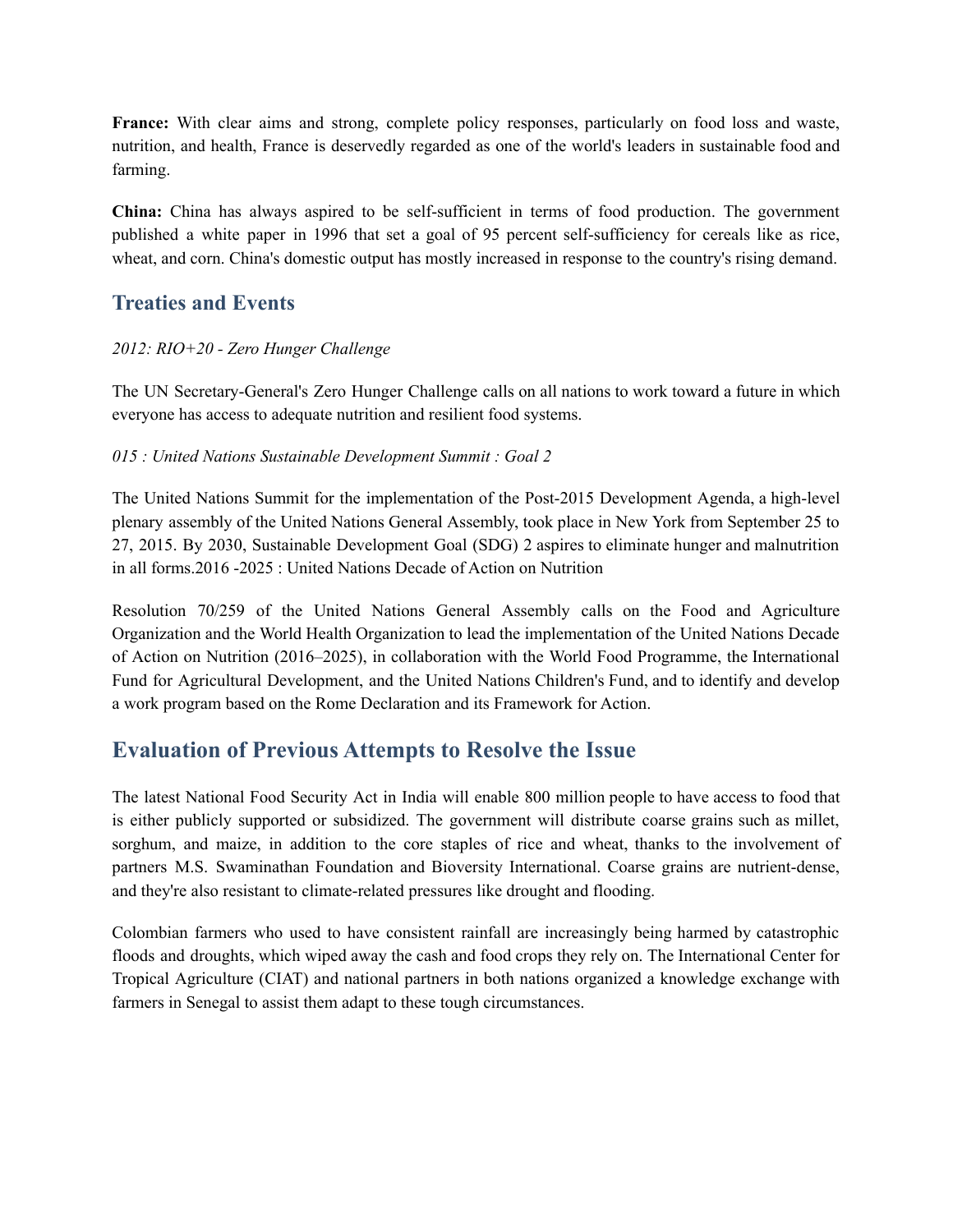# **Possible Solutions**

#### **Managing Food Waste:**

Experts have suggested that a worldwide campaign to eliminate food waste be initiated, since it may be the single most critical issue that can be solved relatively easily. One option is to improve the efficiency of the food chain by implementing waste reduction strategies at all stages, from farm loss to transportation, processing, retail, and consumer levels. To help with this, good governance is required, which will contribute to other policy priorities such as minimizing the demand for more landfill space, hence lowering greenhouse gas (GHG) emissions.

#### **Rethinking land management and agricultural techniques:**

Achieving high levels in food security requires new ways of working with the land to ensure a continuous supply of resources, whilst mitigating the effects of pollution, biodiversity loss, and climate change.

#### **Agro-Ecology:**

One solution to global food security is the adoption of 'agro-ecological' farming practices, which can improve yields and livelihoods whilst minimizing cost and environmental impacts. These methods, which increase organic nutrient inputs, build soil organic matter, increase soil moisture retention, and reduce the need for synthetic fertilizers, have proven successful in developing countries. Experts in the field describe them as "one of the most robust pathways towards designing biodiverse, productive, and resilient agroecosystems available today"

#### **Mitigating Climate Change:**

Farmers in underdeveloped nations, notably in Sub-Saharan Africa, are the most likely to be affected by climate change, according to the Intergovernmental Panel on Climate Change (IPCC). Providing funding for agricultural adaptation initiatives that include techniques that will assist pastoralists and smallholders in adjusting to more extreme weather events, higher temperatures, and more livestock and crop disease is one strategy to lessen the consequences of climate change.

# **Bibliography**

"In-Depth Report." Europa, 11 Feb. 2016, [https://ec.europa.eu/environment/integration/research/newsalert/pdf/sustainable\\_food\\_IR8\\_en.pdf](https://ec.europa.eu/environment/integration/research/newsalert/pdf/sustainable_food_IR8_en.pdf)